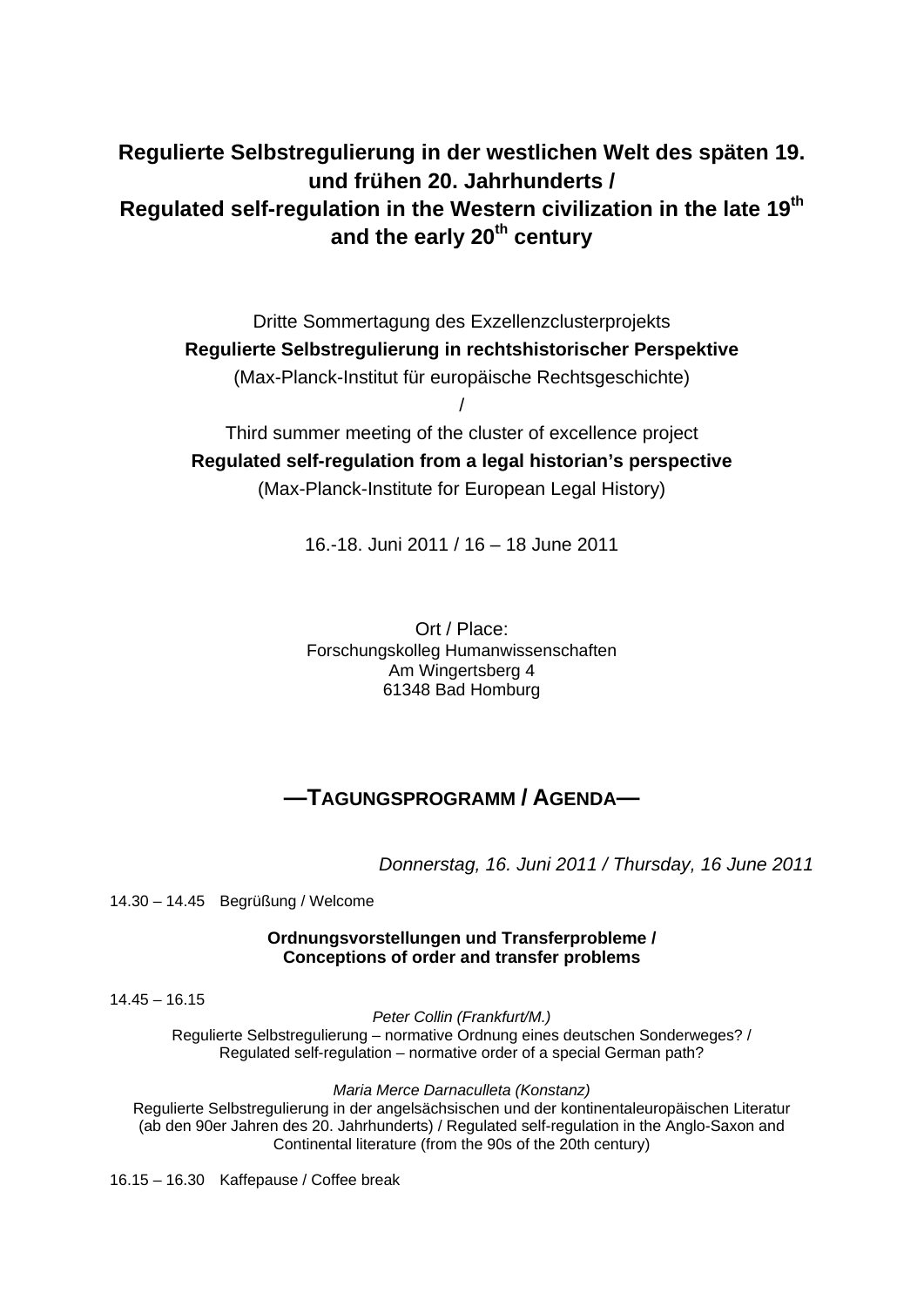16.30 – 18.00

#### *Georg Hermes (Frankfurt/M.)*

Aktuelle Probleme des Regulierungsrechts als Fragen an die rechtshistorische Forschung / Topical problems of the regulation law as questions on the legal history research

## **Nationalstaatliche Konturen / National outlines**

*(Paolo Napoli (Paris))* 

(Regulierte Selbstregulierung in Frankreich / Regulated Self-regulation in France)

Anschließend gemeinsames Abendessen / Afterward, participants meet for dinner

*Freitag, 17. Juni 2011 / Friday, 17 June 2011* 

 $09.30 - 11.00$ 

*Stefan Vogenauer (Oxford)* 

Selbstregulierung im Recht der Verträge: England im späten 19. und frühen 20. Jahrhundert / Self-regulation in the law of contracts: England during the late  $19<sup>th</sup>$  and early  $20<sup>th</sup>$  century

#### *Edward J. Balleisen (Durham, N.C.)*

Rights of Way, Red Flags, and Safety Valves: Business Self-Regulation and State-Building in the United States, 1870 to 1940 / Vorfahrtsrechte, rote Fahnen und Sicherheitsventile: Wirtschaftliche Selbstregulierung und Staatsbildung in den Vereinigten Staaten 1870 bis 1940.

11.00 – 11.15 Kaffeepause / Coffee brake

 $11.15 - 12.45$ 

#### *Kiell Å. Modéer (Lund)*

Der Weg zum schwedischen Modell: Regulierte Selbstregulierung in Schweden 1880 - 1940 in einem rechtskulturellen Kontext / The way to the Swedish model: Regulated self-regulation in context of legal culture in Sweden in 1880 - 1940

#### *Bruno Debaenst (Gent)*

Regulated self-regulation in Belgium. The case of the world of labor / Regulierte Selbstaregulierung in Belgien: Der Fall der Welt der Arbeit

12.45 – 15.00 Mittagspause / Lunch break

15.00 – 15.45

#### *Nico Randeraad (Maastricht)* Regulated self-regulation in the Netherlands, 1850-1920 / Regulierte Selbstregulierung in den Niederlanden, 1850-1920

15.45 – 16.00 Kaffeepause / Coffee break

16.00 – 17.30

#### *Alessandro Somma (Ferrara)*

Nazionalismo economico und regulierte Selbstregulierung in der Transition vom liberalen zum faschistischen Staat / Nazionalismo economico and regulated self-regulation during the transition from a liberal to a fascist state

*Ilse Reiter-Zatloukal (Wien)* 

(Regulierte Selbstregulierung in Österreich / Regulated Self-regulation in Austria)